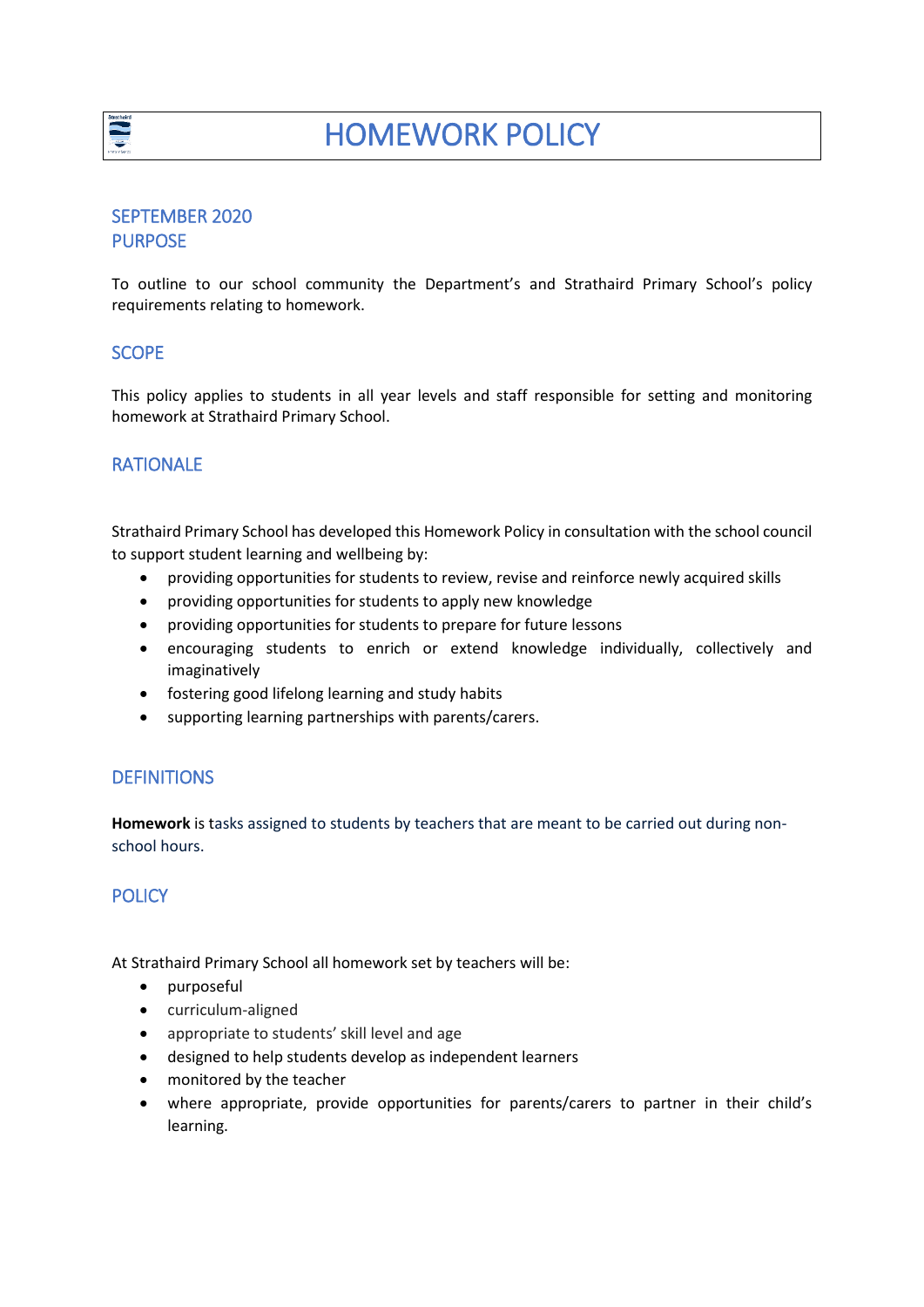The types of homework that teachers at Strathaird Primary School will include are:

- completing consolidation exercises for mathematics
- completing science investigation exercises
- making or designing an artwork
- practising and playing musical instruments
- practising spelling words
- practising sports skills
- practising words/phrases learnt in a language other than English
- reading background material for a subject
- reading English texts prior to class discussion
- reading for pleasure
- researching topics associated with set class work
- revising/preparing for tests
- applying new skills to home context such as:
	- o planning and cooking food, including following a recipe
	- o helping to plan a day trip or holiday, including timings, directions and costs
	- o growing plants
	- o reviewing their favourite film or book
	- o writing a diary entry
- engaging with parents in learning activities such as:
	- o rehearsing a presentation with parent/carers, and seeking their feedback
	- o interviewing a family member as part of a research project.

#### **Implementation:**

 $Prep-4$ 

- can foster a sense of self-discipline and responsibility and prepare students for upper grades
- enables the extension of class work by practising skills or gathering of extra information or materials
- will mainly consist of daily reading to, with, and by parents/carer or older siblings

#### **Years 5 – 6**

- should include daily independent reading
- may extend class work, projects and assignments, essays and research

## SHARED EXPECTATIONS AND RESPONSIBILITIES

Homework is a shared responsibility between the school, teachers, students and their parents/carers. In order to get the most out of homework tasks, it is important that everyone understands their obligations and responsibilities.

#### Responsibilities and expectations for **leaders at Strathaird Primary School** are to:

 advise teachers, students and parents/carers of homework expectations at the beginning of the school year and provide them with access to the homework policy.

#### Responsibilities and expectations for **teachers at Strathaird Primary School** are to:

set homework that is curriculum-aligned and appropriate to the student's skill level and age